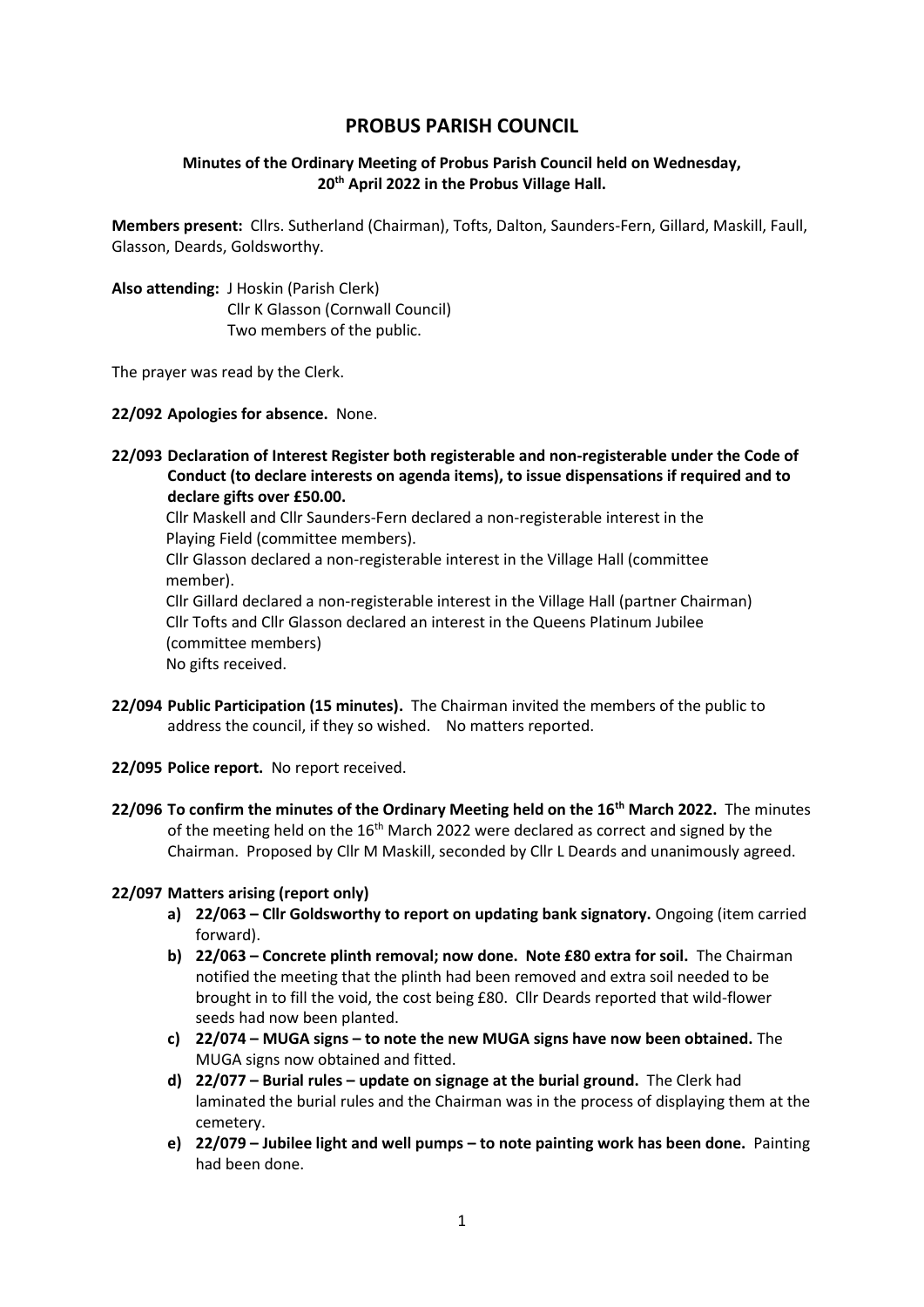**f) 22/087 – Mevagissey Housing email – draft response. Cllrs. Gillard and Tofts.** Cllr Tofts had received no feedback from Councillors. Having considered the content of the document, with many aspects specific to Mevagissey it was proposed by Cllr Gillard, seconded by Cllr Deards and unanimously agreed the Clerk replies by email thanking them for the information, passing on the parish councils support and wishing them every success in their endeavours.

**22/098 Cornwall Council report – Cllr K Glasson.** Report circulated. Cllr Glasson gave feedback on the walk around the village with the police officer. The police were aware of the recent antisocial behaviour at the MUGA and expressed how important it was for the public to reports these incidents to the police as many were just posting comments on Facebook. Parking matters were highway issues and the responsibility of Cormac. Problems with the entrance to the bridleway at Parc-An-Gear were noted. Cllr Glasson confirmed that Cornwall Council were not going to purchase the properties from Wainhomes. The council and Cllr Glasson were very disappointed. The parish council had drafted a letter and it was proposed by Cllr Gillard, seconded by Cllr Sutherland and unanimously agreed it be amended and includes an invitation to Cllr O Monk to meet with the parish council.

**22/099 To receive the financial statement of accounts for the year to date, budget sheet and to approve payments. To note the one-off payment to Cheaper Waste (letter circulated).** The payment schedule had been circulated. The Chairman asked Councillors to note the one-off payment to Cheaper Waste. It was proposed by Cllr Deards, seconded by Cllr Goldsworthy and unanimously agreed the payments amounting to £5519.21 be paid.

| Payment       | <b>Payment to:-</b>                                             | <b>Amount</b> |
|---------------|-----------------------------------------------------------------|---------------|
| <b>Method</b> |                                                                 |               |
| <b>BACS</b>   | Colin Webb - painting lamps and pump                            | £900.00       |
| <b>BACS</b>   | Staff salaries, expenses and pension                            | £1957.05      |
| <b>BACS</b>   | M Dalby $-$ grass cutting                                       | £720.00       |
| <b>BACS</b>   | A Inglefield - play equipment inspections                       | £175.00       |
| <b>BACS</b>   | A Inglefield - materials and labour to replace posts on Green   | £113.00       |
| <b>BACS</b>   | MK Milburn - equipment for rock painting workshops              | £15.98        |
| <b>BACS</b>   | Nicky Swann Music - jubilee celebrations (music deposit)        | £100.00       |
| <b>BACS</b>   | S Dalton - travel/parking expenses visit to Kernow Archives     | £18.30        |
| DD            | Cheaper Waste – commercial waste incl one off payment of £86.45 | £155.22       |
| <b>BACS</b>   | Cornwall ALC Ltd - annual membership                            | £880.26       |
| <b>BACS</b>   | Probus Village Hall - room hire 16.03.22                        | £20.49        |
| <b>BACS</b>   | Kernow Signs - replacement sign Holy Well, Truck Hill           | £128.00       |
| <b>BACS</b>   | South West Water - public toilets                               | £123.82       |
| <b>BACS</b>   | $EDF - street$ lighting                                         | £30.91        |
| <b>BACS</b>   | M A Grigg - timber                                              | £24.17        |
| Chq           | Cornwall Council - rates for cemetery 2022/23                   | £132.24       |
| DD            | Tesco mobile - clerk phone                                      | £13.49        |
| DD            | Microsoft                                                       | £11.28        |

**22/100 Village Hall report – update from Village Hall representative. Security in Village Hall car park – to consider and resolve to approve associated expenditure, if any, including CCTV and signage. To look at costs of providing CCTV at the pavilion incorporated within the village hall quote.** Cllr Glasson gave a verbal report. The AGM had been held with no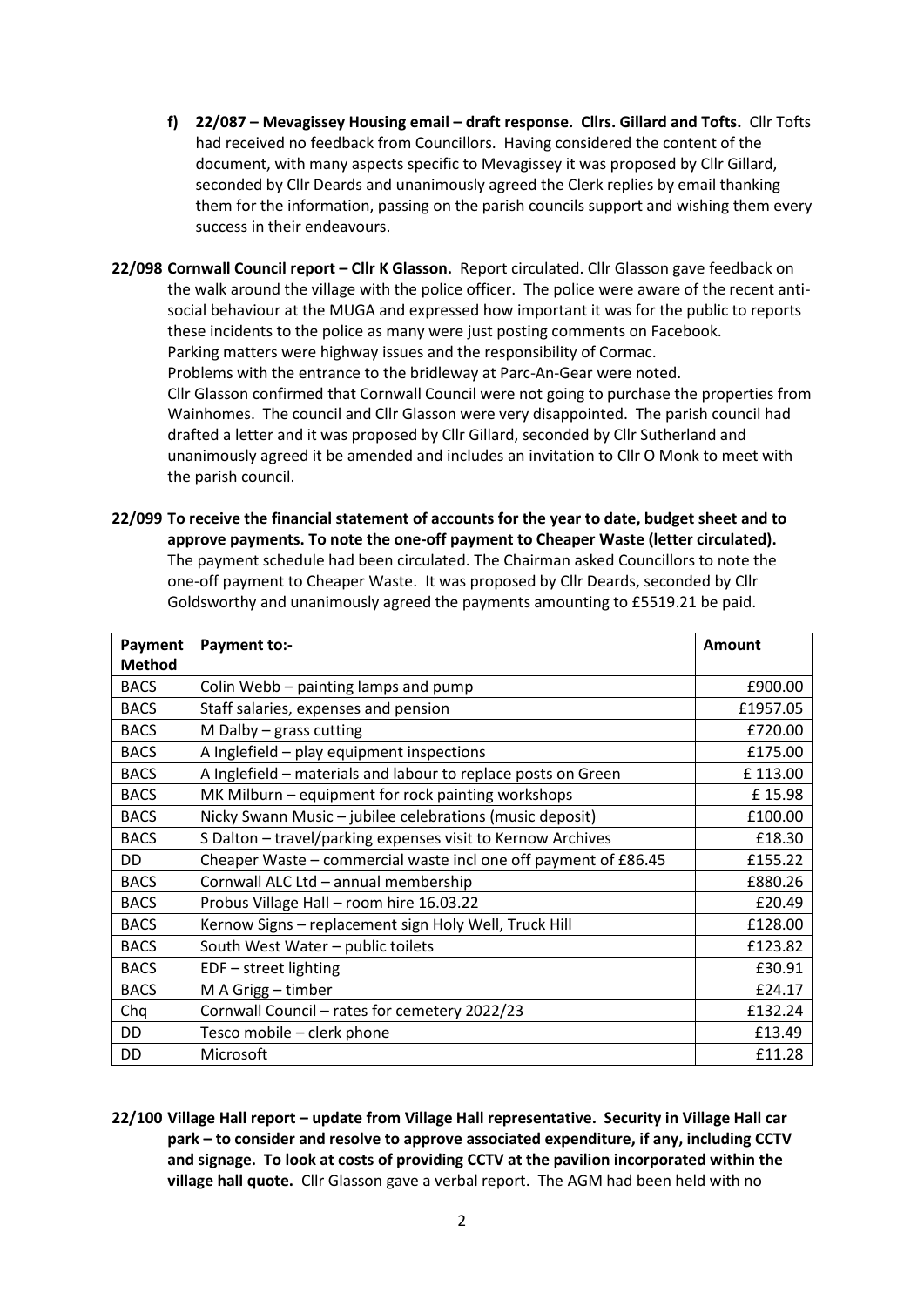changes to the positions of current officers apart from the lettings officer who had now retired. A new online booking system was being introduced. Maintenance work was required to the building. Costs were being sought for CCTV.

- **22/101 Playing Field – update from playing field representatives.** Cllr Maskill had circulated his report. An electrician was required to carry out some work and Cllr Gillard offered to liaise with a local contractor.
- **22/102 Risk Assessments – Play Area to note risk assessments, to approve associated expenditure (if any).** A "step-up" needed to be replaced. The Clerk will source this from Sutcliffe Play under the current warranty period.
- **22/103 Play Area chain-link fencing. Update, and to consider and approve associated expenditure (if any).** The Chairman and Clerk had been unable to contact the original contractor. A quote had been received that was cheaper than the three original costs. It was proposed by Cllr Gillard, seconded by Cllr Deards and unanimously agreed the new quote be accepted and the contractor authorised to carry out the work.
- **22/104 Co-option of Councillor. To consider applications for the co-option of one councillor.** No applications received. The Clerk will continue to advertise the position.
- **22/105 Green Working Party (PEAT) – report.**
	- o **Hawkins Arms – response to request for a cigarette stub receptacle, updated from Clerk.**  The Clerk had spoken to the Hawkins Arms who had their own smoking area at the back of the building. The landlord felt the problems at the front were not related to his customers. The council agreed to take no further action.
- **22/106 MUGA – drainage quotes outstanding. Report from Cllr Glasson on companies that may quote.** Item carried forward. Cllr Glasson will forward details to the Clerk on companies that may wish to quote.
- **22/107 Skate Ramp – update following the noise report, to agree actions to be taken, and to approve associated costs (if any).** Councillors had all seen the recent noise report. Councillors considered the recommendations and agreed to earmark funds from the councils reserves up to £3,500. They unanimously agreed to authorise the purchasing of materials and appoint a contractor. Proposed by Cllr Gillard, seconded by Cllr Faull. The clerk had been in touch with a solicitor, appointed by the counci'ls insurance company to respond to a letter received from a legal firm in relation to a noise complaint. The EPO will now be notified of this latest action.
- **22/108 Grass Cutting Contract – tender to be invited for the contract that starts on the 1st July 2022.** Cllr Dalton had made the final amendments to the contract. It was proposed by Cllr L Deards, seconded by Cllr N Gillard and unanimously agreed to tender be advertised.
- **22/109 Wild-Flower planting – to receive the report from Cllr Dalton, and approve the recommendations (expenditure approved on 15th March 2021).** Councillors had noted the report. This will be reviewed in September 2022.
- **22/110 Jubilee Gardens – to consider and approve associated expenditure (if any).** Cllr Deards stated no further money would be needed to complete the work on the Jubilee gardens.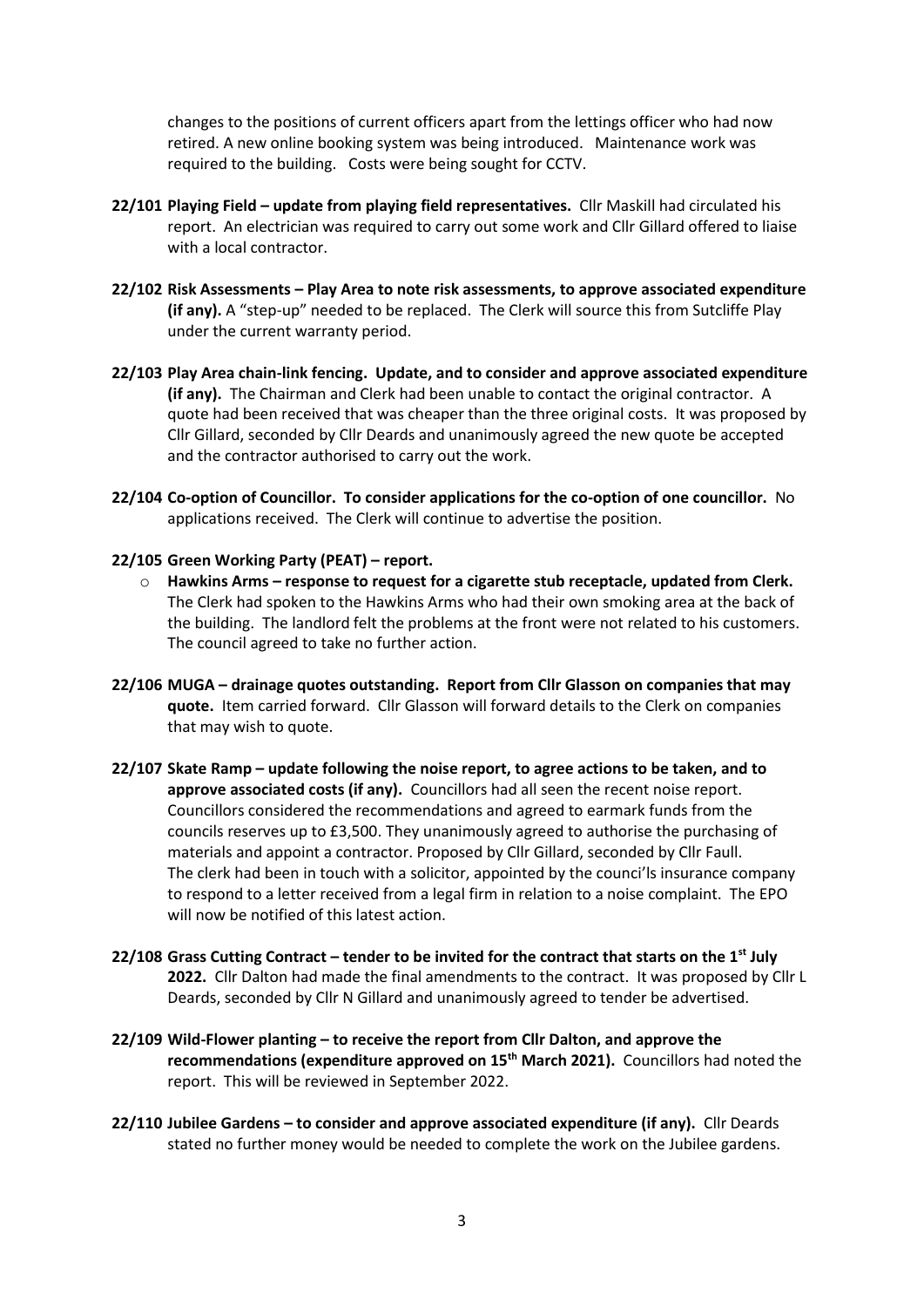- **22/111 Queens Platinum Jubilee in June 2022 – update on events being planned.** Cllr Tofts had emailed out the proposals for the Jubilee celebrations. A meeting had been held with the Diamond Jubilee Committee and they had agreed to fund the fireworks and the circus event.
- **22/112 Cornwall Council audit on the emptying of bins. To review the bins on the schedule.** Item carried forward, awaiting clarification from Cornwall Council.
- **22/113 Church Clock – to consider the estimate from the Cumbria Clock Company for replacement micro switches (if received) and approve associated costs.** The Chairman reported the clock parts (automatic winding mechanism) had today been sent to the Cumbria Clock Company.
- **22/114 The Green at the Bank – to resolve and approve associated costs for replacing 4 posts with immediate effect. To consider and approve the replacement of the 6 remaining posts that need to be changed.** It was proposed by Cllr Gillard, seconded by Cllr Deards and unanimously agreed that all ten posts be replaced.
- **22/115 Probus News Magazine – to consider and resolve the request for a grant towards their running costs.** Councillors unanimously agreed to give a grant of £1,000 to Probus News towards their running costs once they had seen a copy of their accounts. Proposed by Cllr Deards, seconded by Cllr Maskill.
- **22/116 Emergency Contingency Plan – report from Cllr N Glasson.** Cllr Glasson had circulated information, suggesting a sub committee of the parish council be formed to put the plan together. Co-ordinating with other local groups and consultation was needed to be able to put a plan together.
- **22/117 Holy Well – update on replacement sign.** The sign had been fitted. Cllr Gillard had circulated photos and will pass on the details on the lock combination to the Clerk.
- **22/118 Fire proof safe – to agree this is no longer required as the Clerk has the appropriate cabinets for the storage of parish council documents.** Noted and agreed.
- **22/119 To investigate social media for the parish council (Facebook) and to resolve if this is needed. Report from Cllr Tofts on discussions with the Clerk.** Item carried forward.
- **22/120 Footpath from Golden Mill to Tregony – to discuss an email from Tregony with Cuby Parish Council asking that the section of path in probus parish be trimmed, and approve any associated costs, (if any).** It was proposed by Cllr Deards, seconded by Cllr Gillard and unanimously agreed that the parish council pays up to £50 to get the section of path in Probus parish trimmed.

#### **22/121 Correspondence before despatch of the Agenda.**

- **a. Various emails circulated to members on receipt during month for information, to note.** Noted.
- **b. Urgent correspondence received after the despatch of the agenda.** Correspondence relating to parking and litter were noted. The Clerk to respond. Another emailed asked about the section of land in Church View Road. This was not owned by the parish council. The resident will be informed of this, and advised to speak to his neighbours.